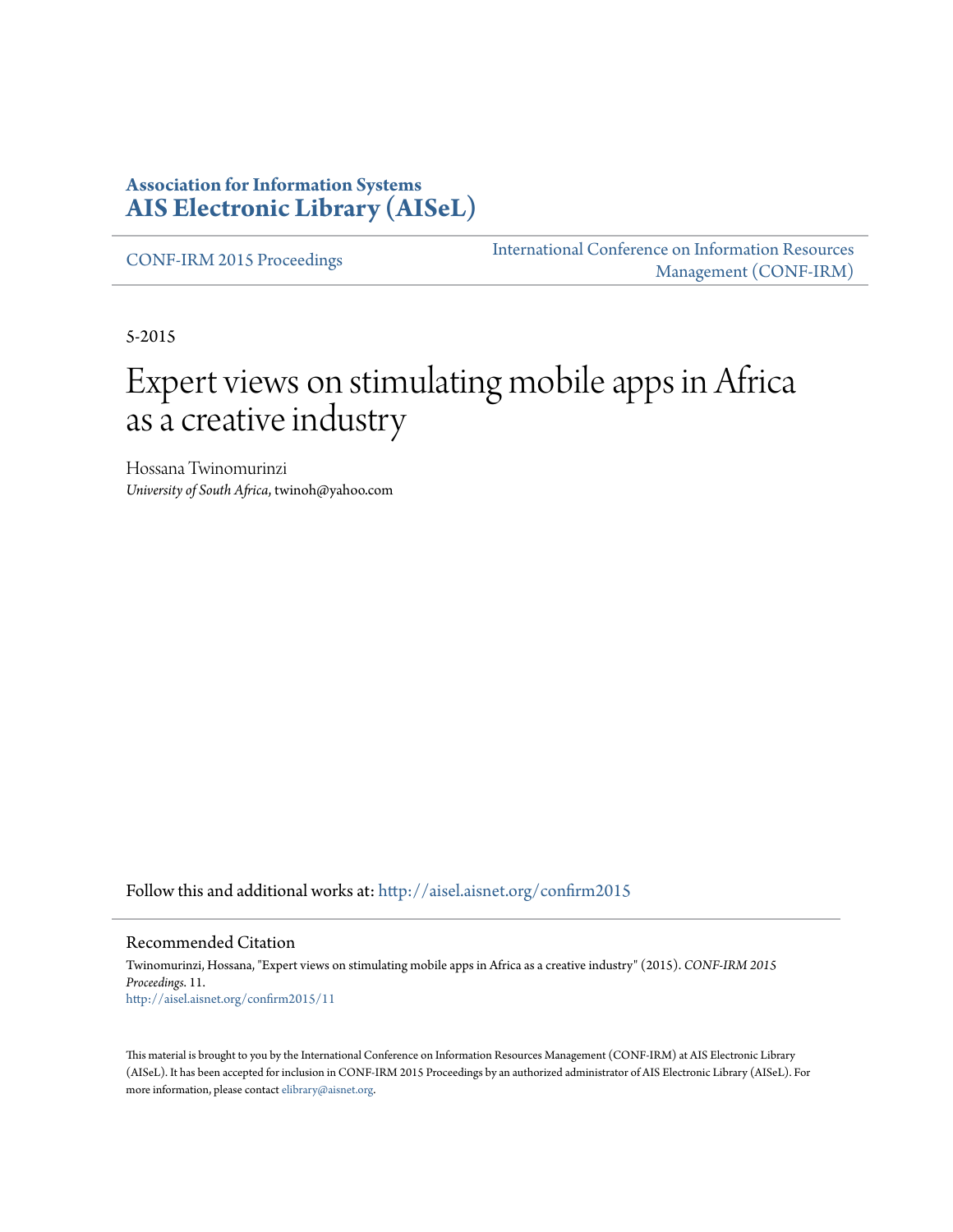## **R55. Expert views on stimulating mobile apps in Africa as a creative industry**

Hossana Twinomurinzi University of South Africa twinoh@unisa.ac.za

#### *Abstract*

The potential and promise of mobile app development depends in large part on the creative capability of the app developer. In Africa, despite the explosion of mobile phones over the last few years, there is uncertainty regarding the state and need for more relevant apps. In this paper, we draw from a focus group discussion of African based experts and decision-makers from international agencies, academia, industry and the creative industries, to scope out a research and policy agenda for mobile app development in Africa. The guiding question for the group was how to stimulate an enabling creative environment that supports local African app development. The discussion was facilitated and analysed using Delphi-type techniques from collaboration engineering. We found that the expert groups viewed local relevance, demographics (of app developers, app users and app development training organisations), app demand, innovation, the app environment, stimulants and inhibitors as the main areas to be addressed. The highest importance was regarded as understanding the app ecosystem and creating locally relevant apps. The least important was on the app demand. The results underscored the need for flexible research and policy directions for a developmental role of ICT, particularly apps, in Africa. The paper further makes a contribution to transdisciplinary research to show the effectiveness with which ICT can mediate experts from different disciplines to create new realities, while at the same time meeting rigorous methodological requirements.

### *Keywords:*

E-skills, mobile apps, creative industries, mobile app development, ICT skills development, Transdisciplinarity, Africa

## **1. Introduction**

The degree to which government and academia in Africa are prepared for meeting the demand for relevant skills is an open question as empirical knowledge of the specific skills that are needed often only emerges at a slow pace or retrospectively. For a continent that is largely a consumer of ICT and global economics, there are significant uncertainties related to the skills required to locally manage the rapid ICT changes amid the global economic restlessness. In the interim, national strategies for ICT in Africa are necessarily emerging through reference to donor funded expertise, policy and legal advice. How well the ICT strategies is working for the benefit of African countries is, however, largely unknown. The uncertainty calls for novel and probably non-traditional approaches rather than to seek to fit within existing theoretical constructs.

The advent of mobile telephony has significantly changed most African societies over the last few years from the way they communicate to the way they conduct financial transactions (van der Berg, 2014). In most instances, mobile has opened up opportunities and challenges that were previously unforeseen. The most widely discussed African innovation is transacting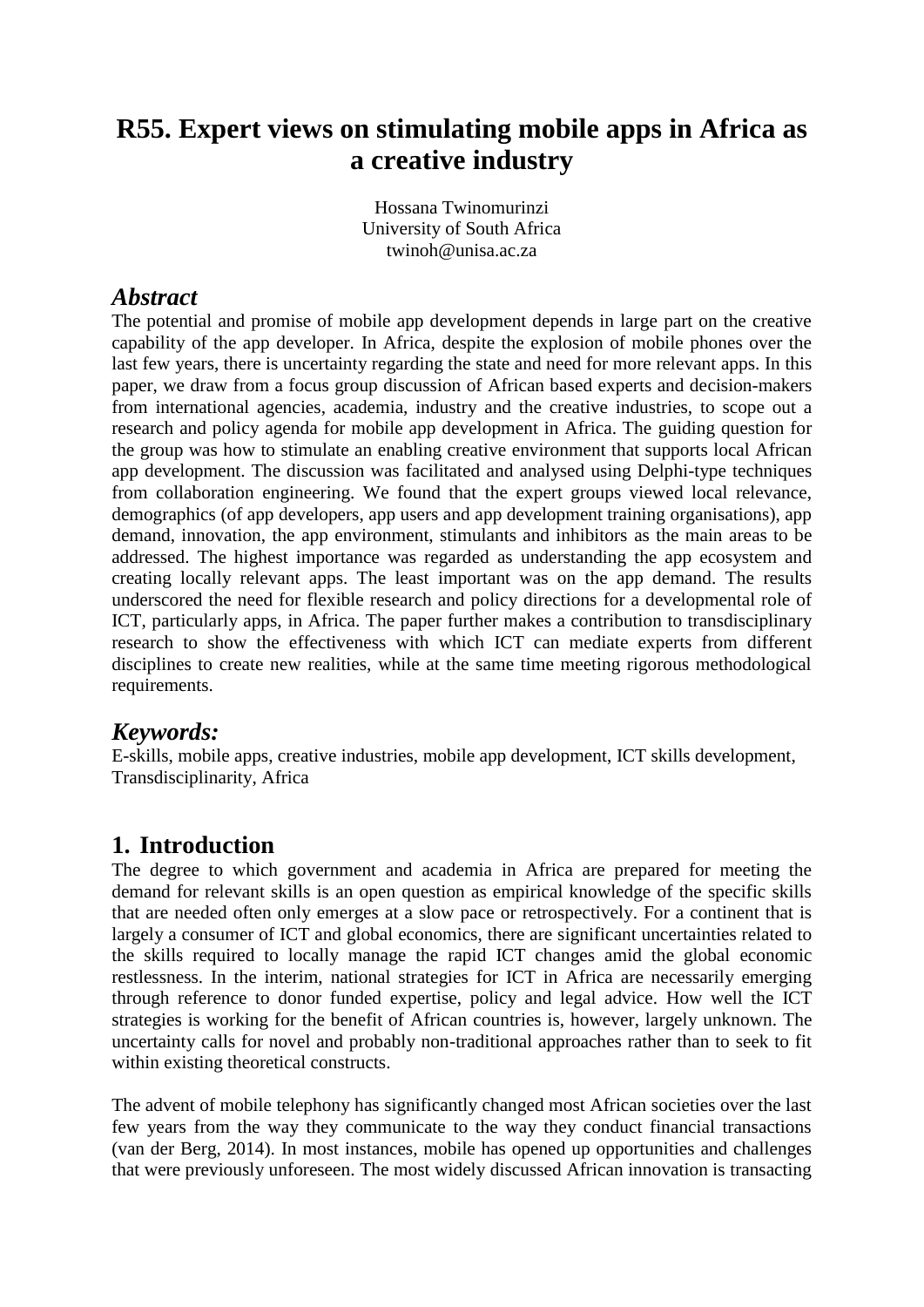money using the mobile device, especially m-pesa (Morawczynski, 2011). Morawczynski (2011) unearthed how m-pesa was particularly successful with users because it resonated with the way the local society worked. The m-pesa local innovation succeeded against strongly held regulatory beliefs about crossing telecoms and finance on a mobile platform.

Such creativity and local innovation have increasingly been touted as the most important elements in gaining competitive advantage today (Florida, 2012). Some, despite the scepticism, have gone ahead to suggest that the upsurge of creativity and innovation signal the transition to a new type of economy beyond the knowledge economy, the creative economy (Comunian, 2012; Howkins, 2001). The notion of a creative economy is about economically advancing by including cognitive-cultural influences and "intellectual and affective human assets" (Leslie & Rantisi, 2012). The discourse on the creative economy seeks to show how creativity is making a contribution to societal, national and global economies. It is argued that the industries and nations that are making most progress today are those which are able to continually keep recreating themselves to adapt to societal demands (Teece, 2007), or are able to create new things even when the new is an incremental improvement of what existed (Wood, 2013).

It is our objective in this paper to understand how ICT policies and research in Africa can be considered so as to provide an environment where innovations that extend the capability of mobile phones could be created in the unique logic of African societies. We contribute to the debate through the opinions of African and international experts on app development and the creative industries, which opinions are critically addressed in the empirical sections of the paper. Studies of expert opinion in earlier and often more controversial domains include expert evaluations of ICT in socioeconomic development (NeSPA, 2010), urban and regional development (Linnamaa, 2002), information and knowledge management (Ayyub, 2010) and e-government (Cairns, Wright, Bradfield, van der Heijden, & Burt, 2004).

We investigate the expert opinion about the strategies that are required to stimulate app development in Africa, especially drawing from the rich African creative industries. The choice of creative industries was threefold. Firstly because the essential underlying spirit behind the creative industries is creativity and innovation; secondly is that creative industries are an area where Africa has an abundance of natural wealth; and thirdly because it is believed the same process of innovation and creativity when applied to app development could stimulate apps that are more relevant in the African context. In the literature review we expound on the notion of the creative industries.

The remainder of the paper is structured as follows. The next section reviews the literature on the creative economy and mobile apps. It is followed by the research approach. The analysis of the findings is discussed thereafter before the concluding section.

## **2. LITERATURE REVIEW**

#### **2.1 The creative economy and the creative industries**

The first mentions of the term 'creative economy' were initially by (Coy, 2000) and Howkins (2001) in a news article and in a book respectively. They argued that new ideas were fast becoming the driver of economic advancement, and that creativity and innovation expanded beyond the little-understood term of the creative industries. Howkins (2001) noted how creativity happens in any other industry and contributes to the economy, not only from the creative industries.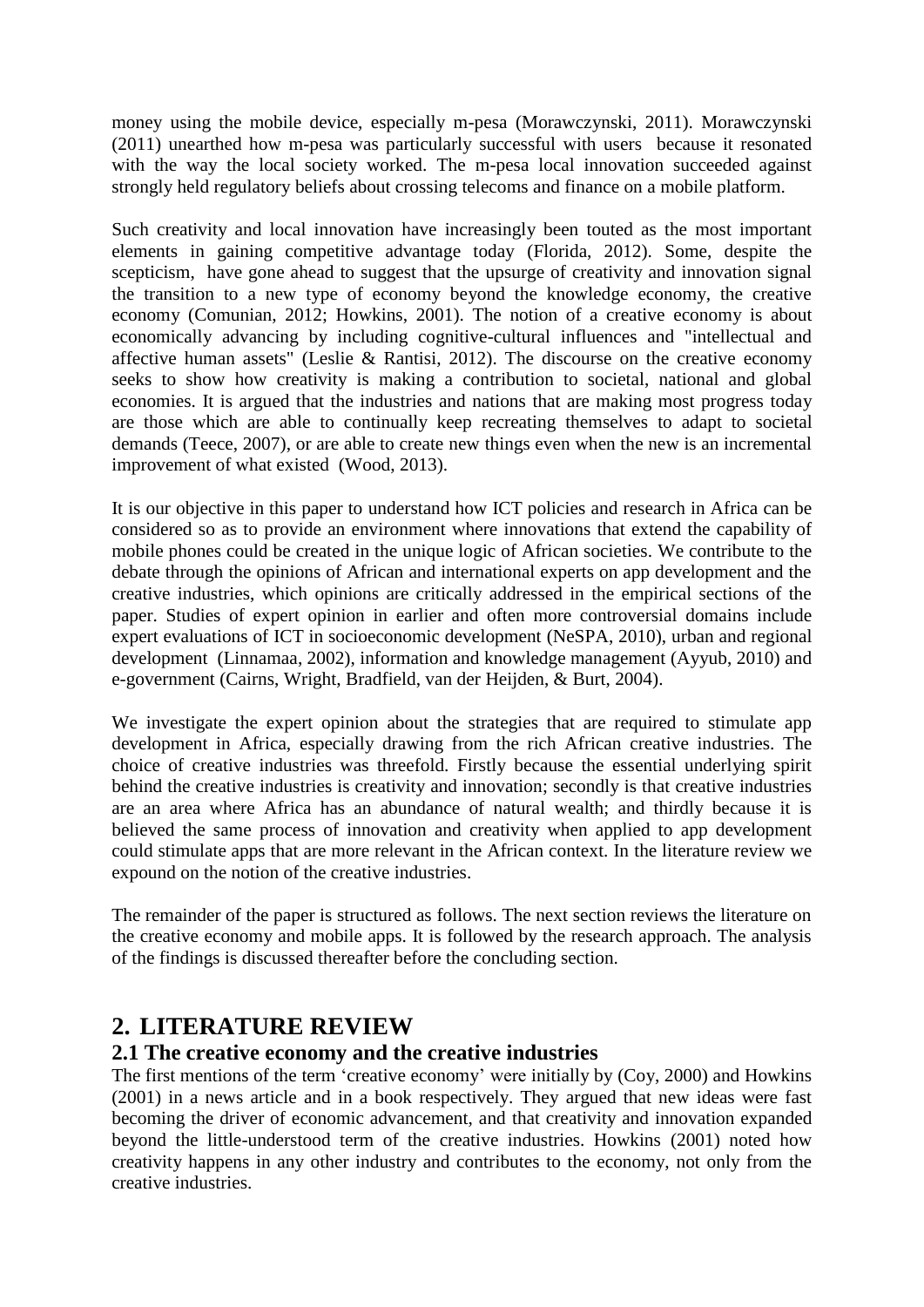Dubina et al (2012) later attempted to redefine the term from creative economy to 'creativity economy' by bringing together the notion of creative industries, the knowledge economy and innovation economies. They defined it as "*a creativity-based and creativity-based driven economy*". We adopt the Dubina et al (2012) definition as it reflects the essence of the research to consider how to stimulate an environment of creativity in a non-traditional creative industries sector, app development. It was therefore important to delineate what the creative industries are, and how a sector such as app development could draw from it.

The concept of creative industries is about industries that have their origin in individual creativity, skill and talent and which have a potential for wealth and job creation through the generation and exploitation of intellectual property (DCMS, 2001). The popular definition by DCMS (2001) categorised the creative industries as falling into those that are capital intensive (e.g. film, radio and television), those that are labour intensive (e.g. arts and antiques, designer fashion, music, the visual and performing arts) and those that are consumer intensive (e.g. advertising and architecture). The UK organisation, NESTA (National Endowment for Science, Technology and the Arts) also derived a fairly similar definition to focus on the industrial sectors rather than on individual talent in four categories (Flew, 2011 pp. 24-25). These were:

- Creative service providers: industries who earn revenue for devoting time and applying IP to other businesses and organisations. For example, advertising agencies, design consultancies, architecture practices and new media agencies
- Creative content producers: These invest capital upfront to produce IP protected outputs that are distributed through consumers / audiences and earn revenue through a mixture of sales, advertising and subscriptions. For example, film, theatre and production companies, computer and video game development studios, music labels, book and magazine publishers and fashion designers.
- Creative experience providers: These sell the right for consumers to experience specific activities, performances or locations in a particular time and place, For example, theatre, opera and dance production companies, live music organisers and promoters, spectator sports, festivals, cultural institutions, tourist promotions
- Creative originals producers: These are involved in the creation, manufacture or sale of physical artefacts whose value is derived from their perceived cultural or creative value, exclusivity an authenticity - they are typically one offs or are produced in limited production runs. For example, visual arts, crafts and designer makers of specialist clothing.

Flew (2011) attributed the rise of a focus of the creative industries as an important contributor to the economy as having started with political backing in the UK. He notes how Tony Blair believed that the UK needed to primarily "*compete based on brains and not brawn*" (p. 10pg 10). He argued that the political will to promote a creative type economy was strong enough to justify reorganising UK's Department of National Heritage to Department of Culture, Media and Sport so as to rebrand Britain as a modern nation and not an "*old country*".

In terms of Africa, the concept of a creative economy has largely been externally driven by UNESCO and UNCTAD (2010) as a recommendation on how Africa could compete globally. They note that developing countries (DCs), of which Africa has the greatest number, run the risk of falling even further behind competitively if they do not participate in the creative economy. The UN agencies are anxious that with the digitisation of content, there could be a cultural backlash where Western cultures fast erode the local cultures of DCs. And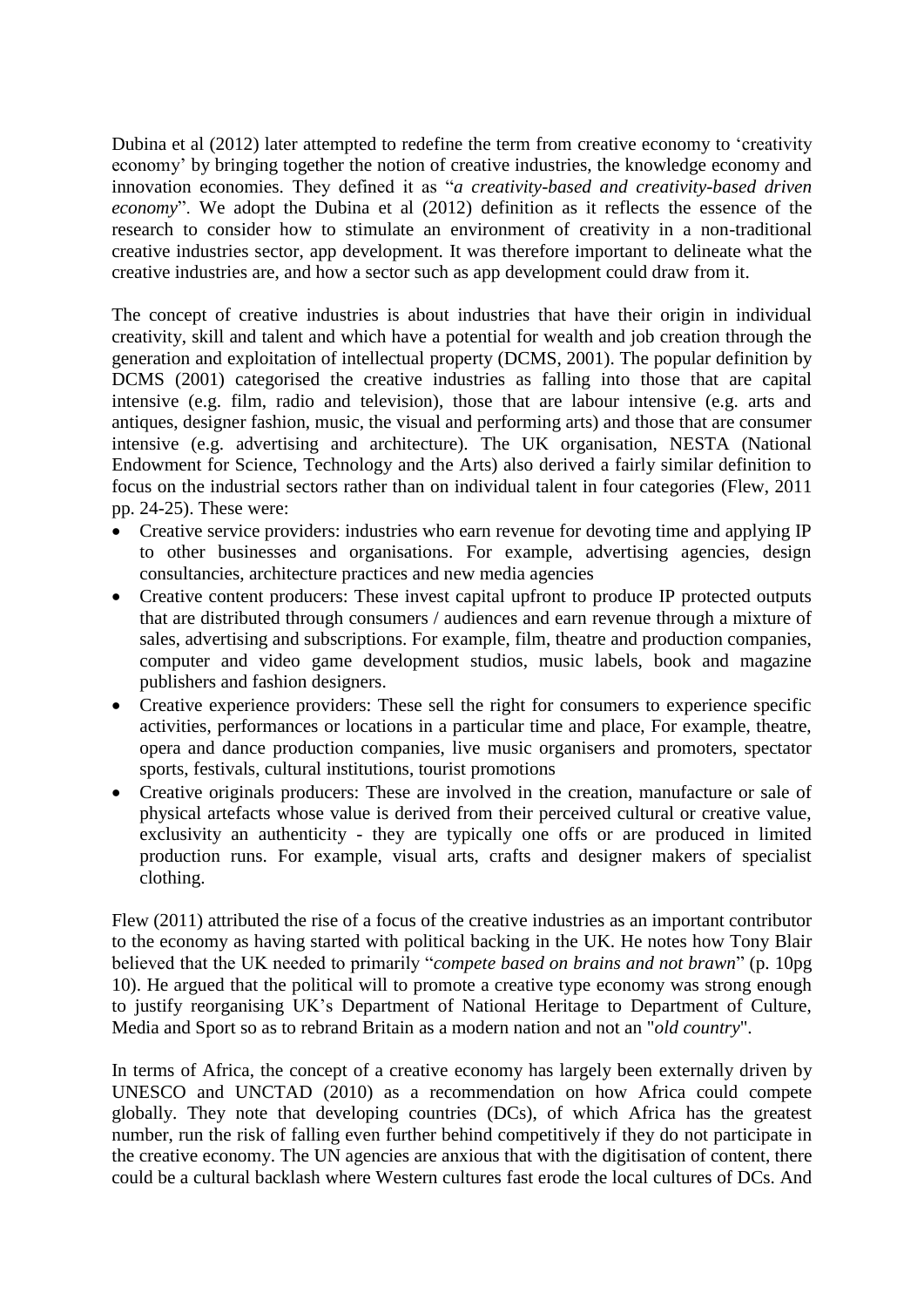with the proliferation of digital content on mobile, a global homogenisation of culture becomes a greater risk as DCs become greater net consumers of the available digitised content. On the other hand, there exists an opportunity to commoditise the creative values from the creative industries in two ways: in the form of freelance, contract and project based work; and by imitating the process of creativity and innovation embedded in the creative industries into other disciplines e.g. when architects begin to work in Information Systems, Enterprise Architecture emerges (Florida, 2012; QUT, 2012).

The zeitgeist of creativity further argues that creativity offers a developmental avenue by "improving the lot of underpaid, underemployed, and disadvantaged people lies not in social welfare programs or low-end make-work jobs, nor in somehow bringing back the factory jobs of the past, but rather in tapping their innate creativity, paying them appropriately for it, and integrating them fully into the Creative Economy" (Florida, 2012).

Various authors have however highlighted some dangers about the creative economy agenda. They express uneasiness about the discourse on the creative economy as being more hype and not having sufficient empirical evidence (Campbell, 2013). Other authors fear that the emphasis of the creative economy advantages an educated elite class and ignores the responsibility of government for social provision, inequity and the risks and insecurities that affect all employees (Leslie & Rantisi, 2012). The misplaced emphasis could lead to a widening of already large social and economic disparities between the less creative type careers who are mainly the marginal groups of society. Such groups are often paid to execute tasks for the elite. The group includes women, children, ethnic minorities, disadvantaged individuals and the youth. It is feared that the creative economy global agenda will only exacerbate even further the gap between the two groups.

Having noted the dangers, there is no reason to proverbially *throw the baby out with the bathwaters*. Despite the lack of empirical evidence, or rather the lack of appropriate means to measure the contribution of creativity to the economy, it is evident that the rapid growth of the ICT sector, especially mobile, has forced many industries to be more creative in order to survive and thrive (Bontje & Musterd, 2009). In Scotland, it has been shown that the creative industries and ICT have a dual influence on each other to improve the livelihood of rural communities (Roberts & Townsend, 2015).

Nonetheless, there has not been a great deal of research on the role and place of creativity in Information Systems (Couger, Higgins, & McIntyre, 1993). Seidel et al (2010) in identifying the gap, borrowed the 4P model of Rhodes (1961) to suggest research directions for creativity in IS. The 4P model posits four dimensions of creativity; the creative process, the creative person, the creative product, and the creative press (publication).

#### **2.2 Mobile apps**

The explosion of mobile telephony in Africa was estimated at 69.3% as at the end of 2013. Mobile-broadband had also risen to 20% of the African population, up from 2% four years previously in 2010 (ITU, 2015). The dropping price of mobile phones, the less expensive alternatives from the East and the poor fixed telephony infrastructure have been obvious catalysts in enabling the less financially capable to own a phone. And now with the prices of smartphones, phones with access to the internet and software application capabilities, more and more Africans are able to afford a cheap version at less than \$100. Smartphones allow Africans to consume the same content that people from across the world are consuming. It is not uncommon for someone in a deep rural village in Africa to know about the Kardashians.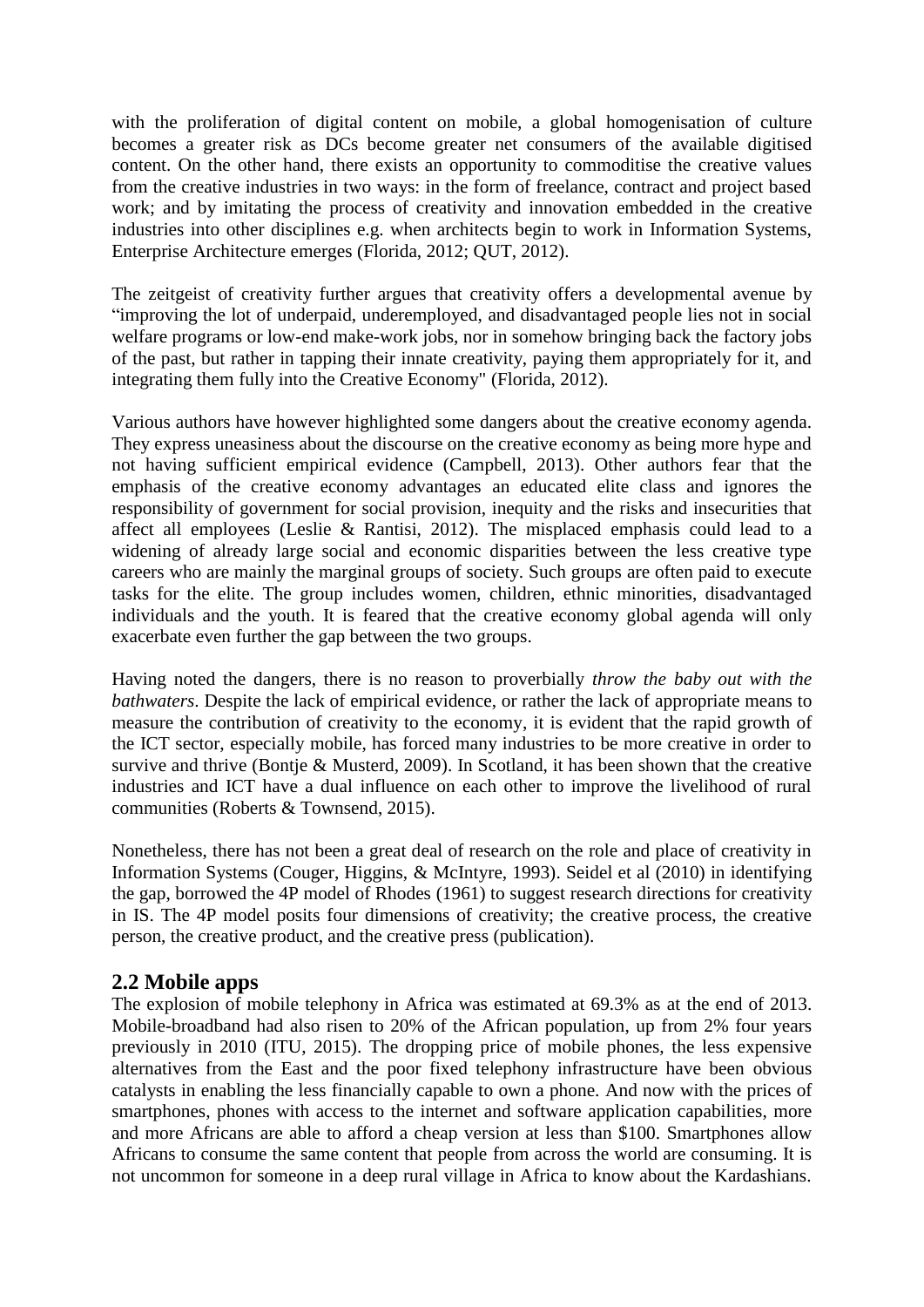It is the access to global content on smartphones that carries the prospect of a global homogenisation of culture.

The majority of the content on smartphones is driven by mobile apps (apps), software which runs on the smartphone. Apps are typically written based on the platform of the mobile device. The five most common mobile platforms in Africa are Android of Google, Blackberry, Windows phone, iOS of Apple and Symbian of Nokia. It was found that in Africa most app developers teach themselves how to develop mobile apps (Twinomurinzi  $\&$ Dajee, 2014). It is not only the demand for apps that stirs developers into locking into a specific mobile platform, but also the characteristics and requirements of each platform (Gavalas & Economou, 2011). There are three technical aspects that influence developers when choosing a platform; the software development kit (SDK), the app store and the degree of integration. The SDK includes an emulator for the mobile device, a library for the development language as well as debuggers to remove coding errors. Some SDK's such as the iPhone SDK have a number of restrictions.

An app store is the publication portal. Some portals allow developers to publish their apps on their stores without review such as Google's Play while others such as Apple's App Store review every app before it is published (Butler, 2011). The degree of integration refers to the extent to which an app is bundled with the device at manufacturing or is placed on the portal for later download by the device.

## **3. RESEARCH APPROACH**

The research approach refers to the means of inquiry that connects a researcher in the empirical world with the material to be investigated. The means of inquiry addresses how the researcher will answer the two critical questions of representation and legitimacy in such a way that all the parts work together to address the central research question (Denzin & Lincoln, 2005). The parts of research range from the specific strategies of enquiry through the methods of data collection to how the data is analysed.

In this paper, we adopted a qualitative inductive epistemology in placing paramount value on the importance of context and the lived experience of human beings to answer the primary research question (LeCompte & Preissle, 1993). The qualitative inductive approach enabled us to generate new understandings about the possibility of drawing on the process of creativity and innovation from the creative industries to arrive at general recommendations about the type of environment which can stimulate more relevant African apps.

In terms of method, Delphi-type facilitation (Linstone & Turoff, 2002) as a transdisciplinary method was adopted from the Collaboration Engineering (CE) literature (Twinomurinzi, Phahlamohlaka, & Byrne, 2012). The CE facilitation method is discussed further in the next section juxtaposed against a Grounded Theory method and the Delphi method. Transdisciplinarity is underpinned on the premise of building bridges between disciplines which have different notions of reality, which bridges become in themselves a reality of their own with a new set of language to make sense of the bridges (Thompson-Klein, 2004). Transdisciplinarity is enjoying renewed interest because the current global opportunities and challenges are increasingly complex and interdependent, not isolated to particular sectors and are often not predictable (Thompson-Klein, 2004). It is not enough to have an understanding of more than one discipline, it is equally necessary to interconnect and coordinate efforts from different disciplines into each other and create meaningful value from the new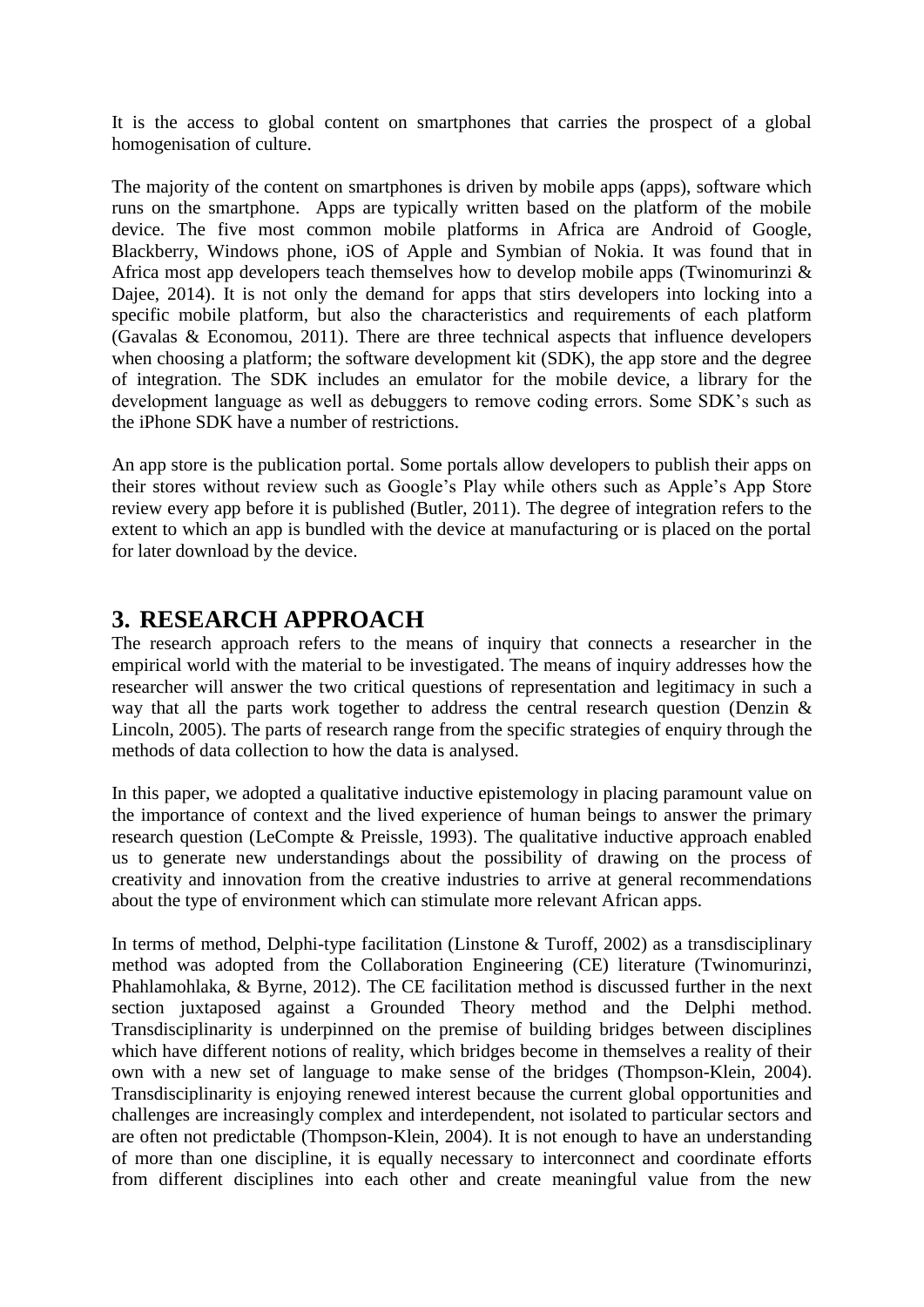synthesized creation (Max-Neef, 2005). Transdisciplinarity appears to offer some solutions to some of the main problems facing African countries such as poverty, environment, war, inequity etc. The challenges of local neighbourhoods are not formulated in scientific terms they are formulated using everyday terms and language (Thompson-Klein, 2004).

We facilitated a focus group discussion with 14 experts from Kenya, South Africa, Australia and the UN. Kenya contributed two specialists from the creative industries and app development. South Africa contributed eight academics with specialisations in Computer Science and Information Systems. Cisco® contributed one advisor. Australia contributed one academic and a practitioner on the creative industries. The UNDP contributed two advisors. With the exception of the Australian who called in using Skype to the expert group, the experts all sat in a room and deliberated in a focus-group type of discussion facilitated using a specialised type of collaboration ICT, ThinkTank® (Briggs, De Vreede, & Nunamaker Jr., 2003).

The discussion followed the agenda below:

- 1. What should we be looking for?
- 2. Rate of importance
- 3. Who should we involve?
- 4. How can the collaborators assist
- 5. How can you assist?
- 6. What next?

The first question was the most important for the paper as this is where the material for understanding the policy directions of the research question. The remainder of the questions were considered project management type questions to implement the ideas that would emerge. It can however be noted, that research value was also drawn out of the second question.

#### **3.1 Role of the researcher**

The researcher was involved as part of a South African government E-skills initiative to investigate how the creative industries can play a role in stimulating app development (NeSPA, 2010). South Africa developed the e-skills agenda in the National e-Skills Plan of Action 2010 (NeSPA) to stimulate the creative and innovative use of ICT among citizens, communities, and organizations so they can favourably participate in the knowledge-based economy.

### **4. ANALYSIS AND DISCUSSION OF FINDINGS**

The results of the discussion were inductively analysed as part of the facilitated discussion using Glaser's (1992) 'emergent' Grounded Theory method. The authors of Grounded Theory, Barney G. Glaser and Anselm L. Strauss (1999) disagreed on method. According to Strauss and Corbin (1990; Strauss, 1987) the method of Grounded Theory begins with open coding followed by a coding paradigm to generate theory from data, guided by a theoretical perspective. However, Glaser (1992) considered it absurd and untrue to the fundamental spirit of Grounded Theory to begin with a theoretical perspective before conducting research. For Glaser (1992), a theoretical perspective results in the substantive theory being biased. Glaser believed that a researcher should have no bias before entering into the field. Kelle (2005, p1) refers to these divergent approaches as a conflict between whether categories emerge (Glaser, 1992) or are forced out from empirical data (Strauss, 1987).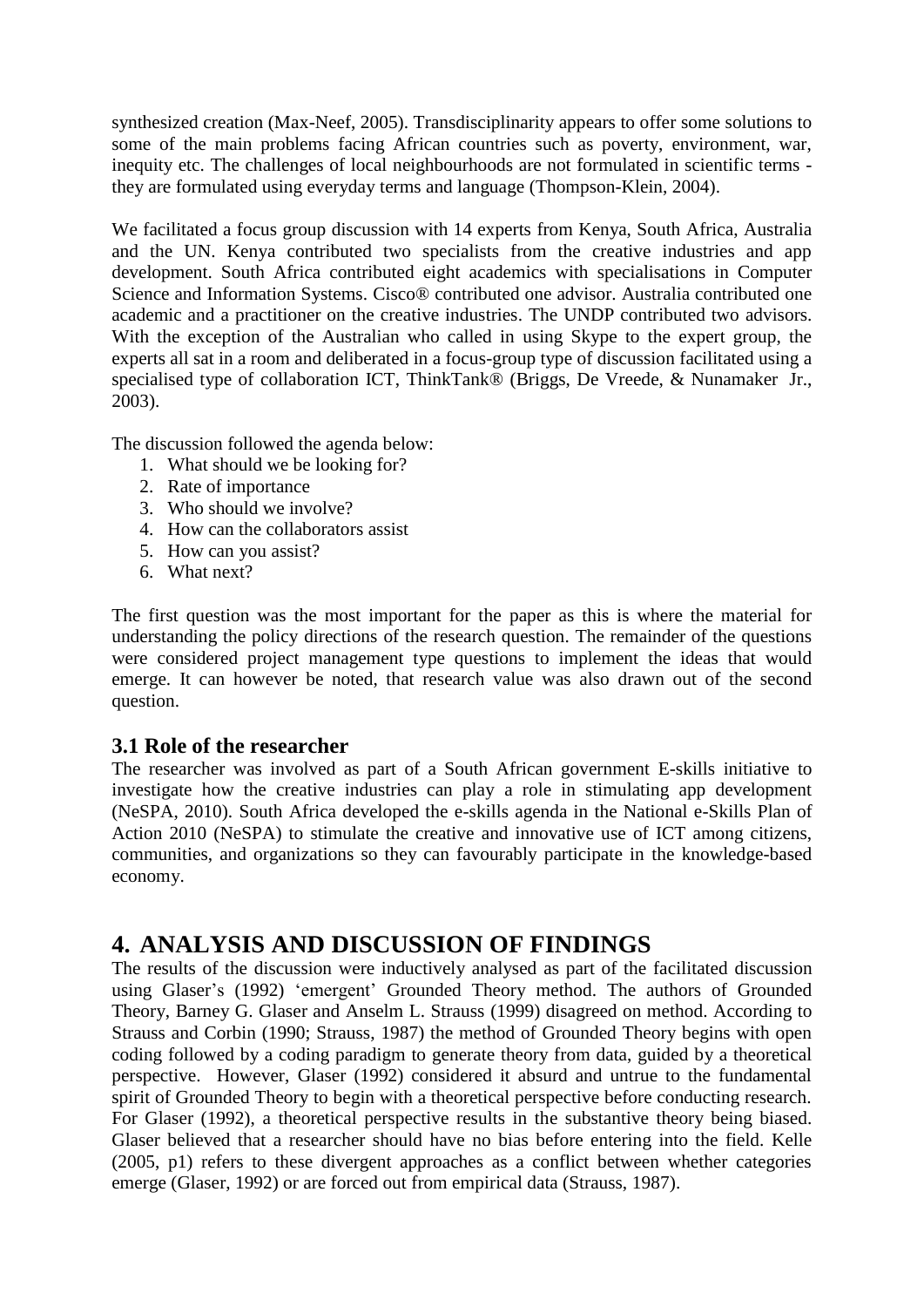On the other hand, Collaboration Engineering using thinkLets (Briggs, De Vreede, and Nunamaker Jr. 2003) identifies five general patterns of facilitated collaboration which patterns can be used in any order: *diverge* - the group moves from fewer to more concepts; *converge* - from many concepts to focusing on a few worthy of further attention; *organise* from less understanding to more understanding of the relationships among the concepts; *evaluate* - from less to more understanding of the possible consequences of each concept; and *build consensus* - from having less to having more agreement on courses of action. The order of CE patterns we used *diverge-converge-organise-evaluate-consensu*s (Table 1) is closely related to the Delphi facilitation method and Glaser's (1992) approach to Grounded Theory.

|                            | <b>CE</b> method                    | Delphi method                        | <b>Grounded Theory method</b>                                                          |  |  |
|----------------------------|-------------------------------------|--------------------------------------|----------------------------------------------------------------------------------------|--|--|
| Step 1:                    | Diverge: from fewer to more         | Explore the subject under discussion | Code using unique identifiers                                                          |  |  |
| Ideate                     | concepts                            |                                      | (coding)                                                                               |  |  |
| Step $2:$<br>Understand    | Converge: from many concepts to     | Reach understanding of how the       | The codes are brought together                                                         |  |  |
|                            | focusing on a few worthy of further | group views the issue                | into categories based on                                                               |  |  |
|                            | attention                           |                                      | similarity of the concepts                                                             |  |  |
| Step 3.0:<br><b>Bridge</b> | Organise: from less understanding   |                                      |                                                                                        |  |  |
|                            | to more understanding of the        | Disagreement is explored to bring    | Relationships between the<br>categories are inferred to create<br>a substantive theory |  |  |
|                            | relationships among the concepts    | out the underlying reasons for the   |                                                                                        |  |  |
| Step 3.5:<br>Evaluate      | Evaluate: from less to more         | differences and possibly to evaluate |                                                                                        |  |  |
|                            | understanding of the possible       | them                                 |                                                                                        |  |  |
|                            | consequences of each concept        |                                      |                                                                                        |  |  |
| Step 4:<br>Explain         | Consensus: from having less to      | A new understanding of the subject   | The substantive theory is                                                              |  |  |
|                            | having more agreement on courses    | has been reached and can be          | employed to explain the                                                                |  |  |
|                            | of action                           | explained                            | phenomenon                                                                             |  |  |

**Table 1:** Grounded Theory compared with Collaboration Engineering and the Delphi method The remainder of the section is presented in order of the categories that emerged from the facilitated discussion.

#### **4.1 What should we be looking for?**

The starting question was specifically framed to elicit ideas from the experts. Each expert anonymously typed out their idea on the computers. Within 10 minutes, 58 ideas had been generated. The second step was to facilitate a bottom-up discussion whereby similar ideas are categorised and placed together. In the facilitated discussion, all the experts openly participate to reach consensus on the name of the category, what the category means and why the idea ought to fall in the specific category. The facilitated process enables the creation of a common frame of reference for the group. The following eight unique categories emerged from the 58 ideas:

- 1. Local relevance (12 ideas)
- 2. Demographics Developers (8 ideas)
- 3. Demographics Users (2 ideas)
- 4. Demographics Training (7 ideas)
- 5. Mobile app demand (6 ideas)
- 6. Fostering innovation (2 ideas)
- 7. Understanding the ecosystem the environment, the supply, the relationships… look for gaps (14 ideas)
- 8. Inhibitors (5 ideas)
- 9. Stimulants (2 ideas)

The importance of the categories was rated as shown in Table 2 below. The rating evaluations were produced by asking the experts to rate using a 10 point Likert scale the degree of importance of the category to Africa. 10 meant extremely important and 1 meant completely unimportant. Standard deviation was used as a measure of the degree of dissonance between the experts as is required in the evaluation stage.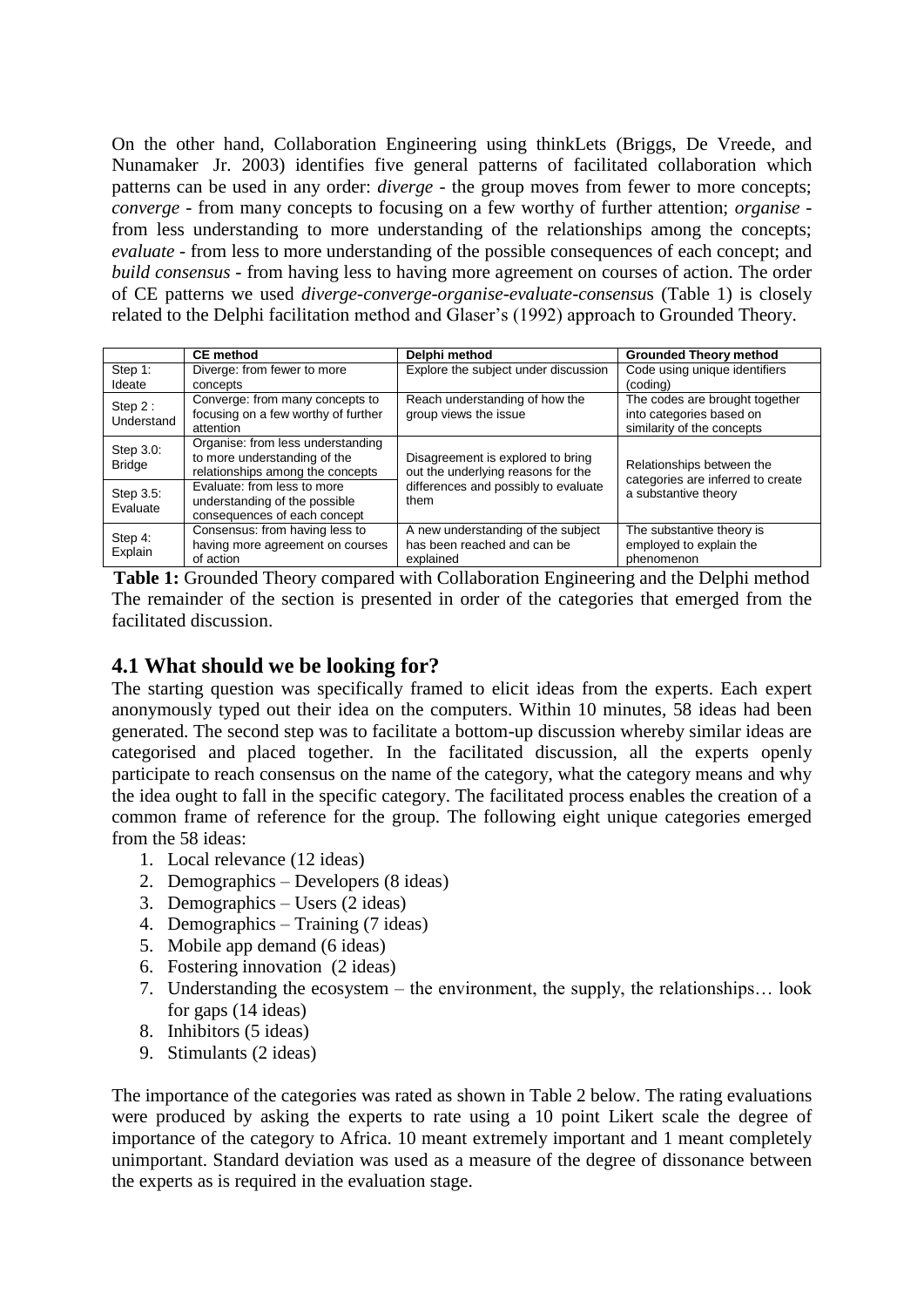| Original<br>order | Category                                                                                  | No of<br>ideas | Average<br><b>Score</b> | Min<br>vote    | Max<br>vote | Std<br>Dev |
|-------------------|-------------------------------------------------------------------------------------------|----------------|-------------------------|----------------|-------------|------------|
| $\overline{7}$    | Understanding the ecosystem - the environment, supply, the<br>relationships look for gaps | 14             | 9.42                    | 6              | 10          | 1.19       |
|                   | Local relevance                                                                           | 12             | 7.83                    | 5              | 10          | 1.62       |
| 4                 | Demographics - Training                                                                   | 7              | 7.67                    | 6              | 10          | 1.37       |
| 3                 | Demographics - Users                                                                      | 2              | 7.58                    | 5              | 10          | 1.55       |
| $\overline{2}$    | Demographics - Developers                                                                 | 8              | 7.00                    | 3              | 10          | 2.04       |
| 9                 | <b>Stimulants</b>                                                                         | 2              | 6.08                    | $\overline{2}$ | 10          | 2.33       |
| 6                 | Fostering innovation                                                                      | 2              | 6.00                    | $\overline{2}$ | 9           | 1.87       |
| 8                 | <b>Inhibitors</b>                                                                         | 5              | 6.00                    | 4              | 10          | 2.00       |
| 5                 | Mobile app demand                                                                         | 6              | 5.92                    | 3              | 8           | 1.26       |

**Table 2:** Rate of importance of expert opinion categories

#### **4.2 Understanding the eco-system**

The category emerged primarily as a result of an appreciation that none of the experts were able to firmly identify the current status of app development in Africa. There were more questions in this category than ideas. The typical questions included;

*"What type of device (3G/2G/4G) has the majority and what are the trends?" "Which apps have been incubated and marketed?" "What hubs exist?"*

While all the experts were able to identify Kenya as a significant player in the African app market, none was able to say with certainty the status of app development in Kenya, or even in Africa. The Australian academic was able to allude to the status of app development in Australia, as well as the efforts that their government was making to promote the sector under the creative industries. As much as the group agreed there were thousands of apps on the global market that are accessible to Africa, it was not possible to identify the place for Africa except as consumers. For example;

*"What type of current application are people using at his point to identify the needs?"*

With a standard deviation of 1.19 from 12 total ideas, this category had the greatest degree of agreement showing the extent to which effort needs to be placed in more research on apps in Africa than in prescribing how the app market ought to work.

#### **4.3 Local relevance**

Local relevance was the first emergent category and came second in order of importance, with 8 ideas and a standard deviation of 1.62. There was average agreement about its importance. Local relevance was especially emphatic on making sure that apps are designed which suit African ways of being. The idea that resonated in the category greatest was:

*"African apps from Africa by Africans"*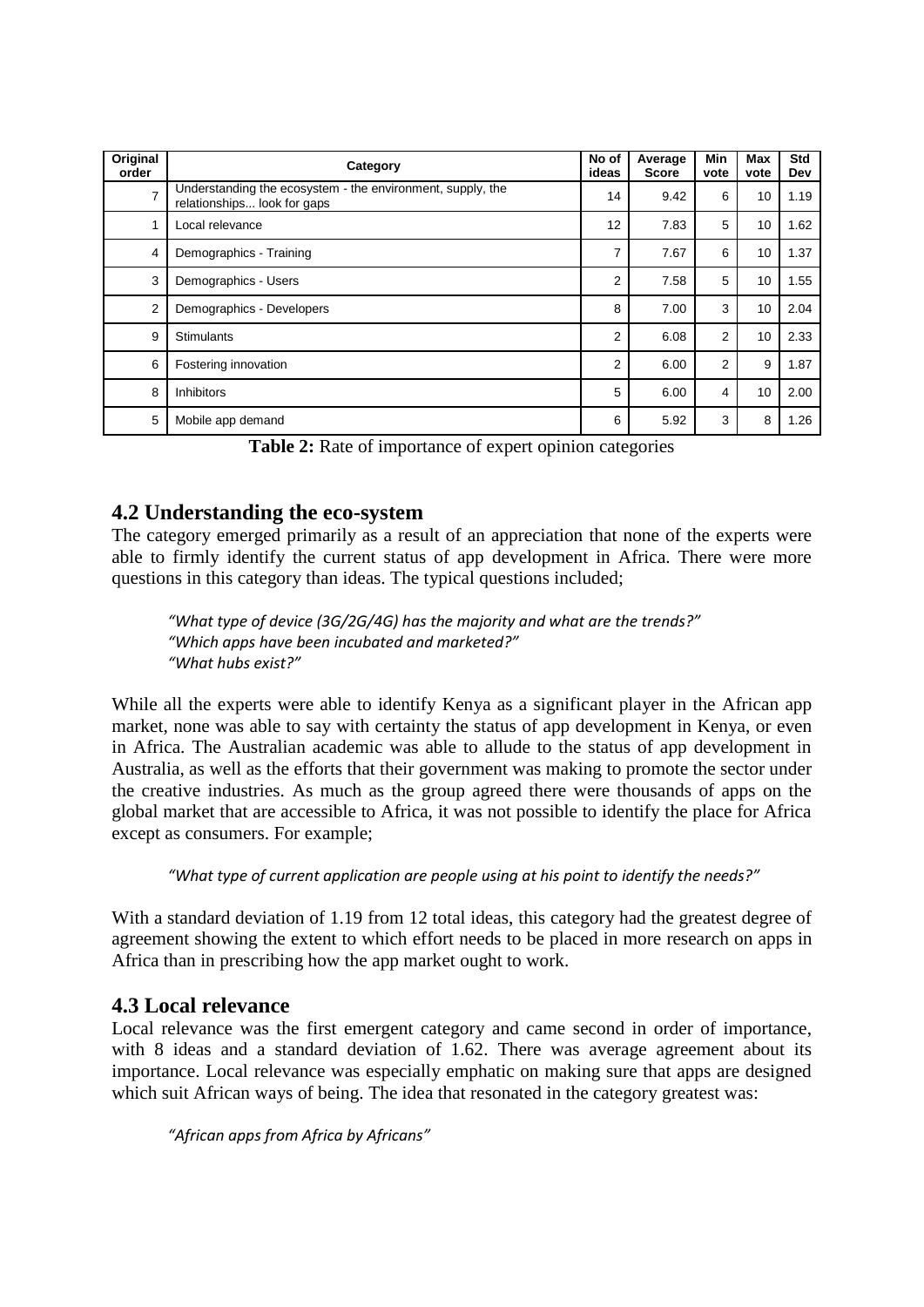There was however also an appreciation that Africa does not have to reinvent the wheel. It was recognised how some efforts may be better done in partnership with international players.

*"Maybe we also need to look internationally what is available so that we can take from them what we can use or adapt for Africa?"*

#### **4.4 Demographics – training**

The demographics of institutes that provide training for app development was the third most important sought with a standard deviation of 1.37. As much as there are a number of private training colleges as well as some public training ones, information about where these institutes are, and what they offer was unknown.

*"Look beyond universities, look at tech colleges and institutions what do they have to offer?" "Role of incubators. Which ones exist?" "We need to find out who is training the youth and entrepreneurs for future innovation initiatives."*

In both South Africa and Kenya, it was recognised that there was a growing number of unemployed youth who could be trained. Such knowledge is an important starting place to identify skills gaps that needed to be filled.

#### **Demographics – users**

The category had only 2 ideas yet emerged as the fourth most important.

*"Demographic of mobile users." "Who are we targeting - who is the market for the mobile apps?"*

With a standard deviation of 1.55, it was clear that the group wanted to know the specific profiles of app users. The demographics of app users would appear to resemble the category of mobile app demand yet the two scored significantly differently. The category of mobile app demand was voted the least important probably because it is already obvious that there is a strong demand for mobile apps in Africa.

#### **Demographics – developers**

This and the five remaining categories were the only ones which had minimum scores of less than 5, indicating that some experts perceived them as unimportant. The category also had the second highest standard deviation of 2.04 showing the high degree with which there was disagreement on the importance of the category. The essence of the category was on understanding the locations in which app developers are in Africa.

*"We need to determine how experienced our current developers." "Where are the developers situated?"*

Previous research had indicated that most app developers in South Africa were in urban areas (Twinomurinzi & Dajee, 2014) and could probably point to an opportunity to develop the same skills in non-urban areas.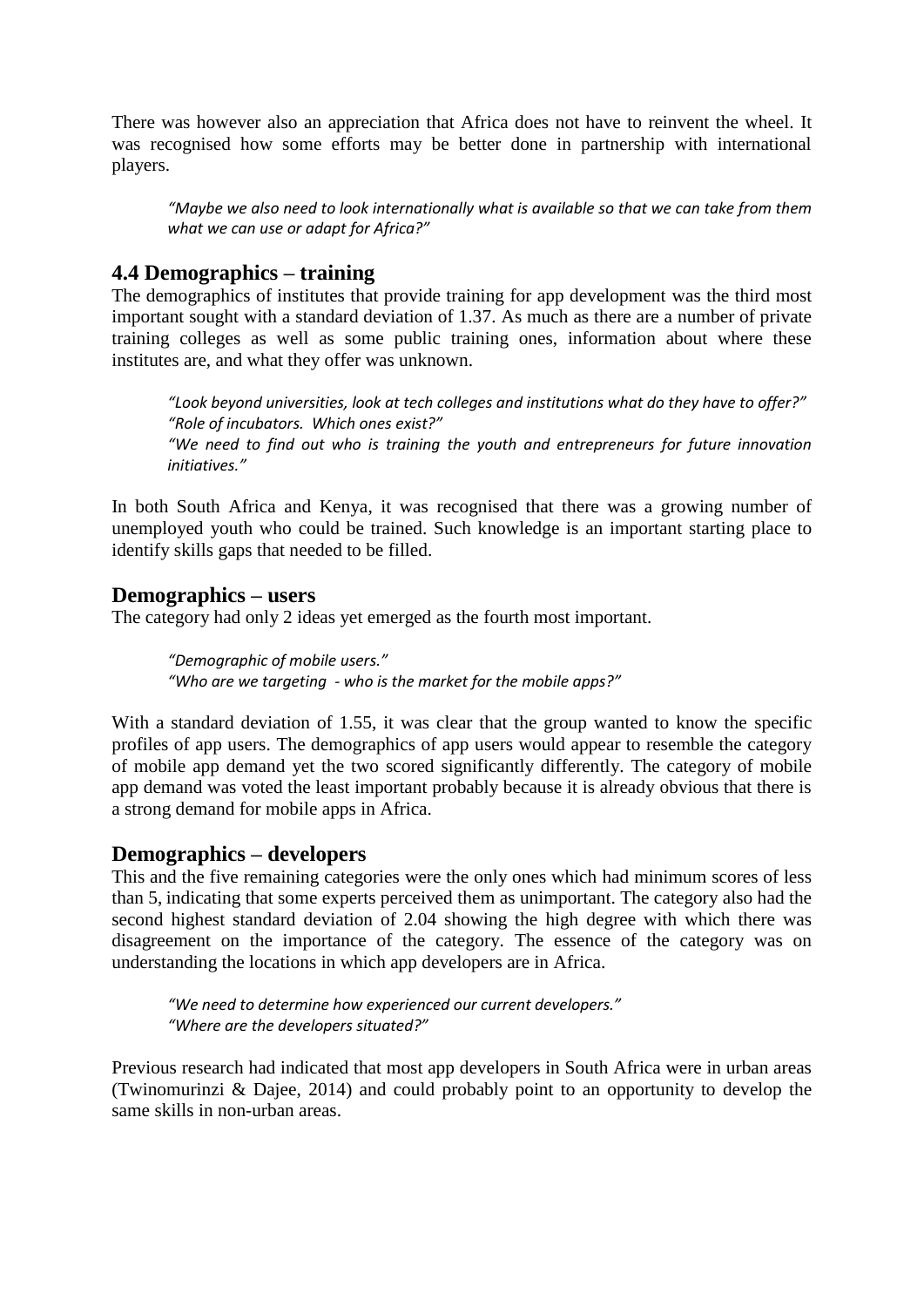#### **Stimulants and fostering innovation**

Stimulants had the highest standard deviation of 2.33 showing the extent of disagreement of its importance. There were 2 ideas under the category;

*"We need to find innovative thinkers who are constantly thinking of new ways to do things using ICTs." "Within a very short space of time smartphones will be ubiquitous so development should probably focus on smartphones for the future."*

Both ideas pointed to a future state and the creation of a creative environment that could enable relevant apps to be created.

Similar to the "Stimulants" category, fostering innovation considered the creative environment in which apps are developed. Fostering innovation had two ideas.

*"Mobile App competitions." "Is it really necessary to have a CS background?"*

The challenge to assume that only Computer Scientists had the ability to develop apps could be the reason for the extent of disagreement. Can anyone develop an app?

#### **Inhibitors**

Inhibitors collated the essence on the social and technological limitations to developing apps. The challenge as to the exclusivity of apps being developed by Computer Scientists resurfaced. The challenge also appeared in questioning the language used to exclude nonscience people from developing apps as well.

*"Not use the term developers, as this may allude to having science background and really ignore the true innovators."*

The technological inhibitors related to the type and diversity of mobile technology that people in Africa have.

*"Focus on basic phones as smartphones as not as widely spread as simple ones." "Look at affordable devices." "Cross-platform will be important."*

#### **Mobile app demand**

Mobile app demand was seen as the least important category. It had six ideas and had the second highest degree of agreement. It shows clearly that app demand is commonly seen as not being an issue worth discussing, it is evidently very high. The idea that resonates the essence of the category is;

*"Is there a need?"*

The answer to the question appeared to be an overwhelming yes.

## **CONCLUSIONS**

The paper sought to understand how ICT policies and research in Africa can be considered so as to provide an environment where innovations that extend the capability of mobile phones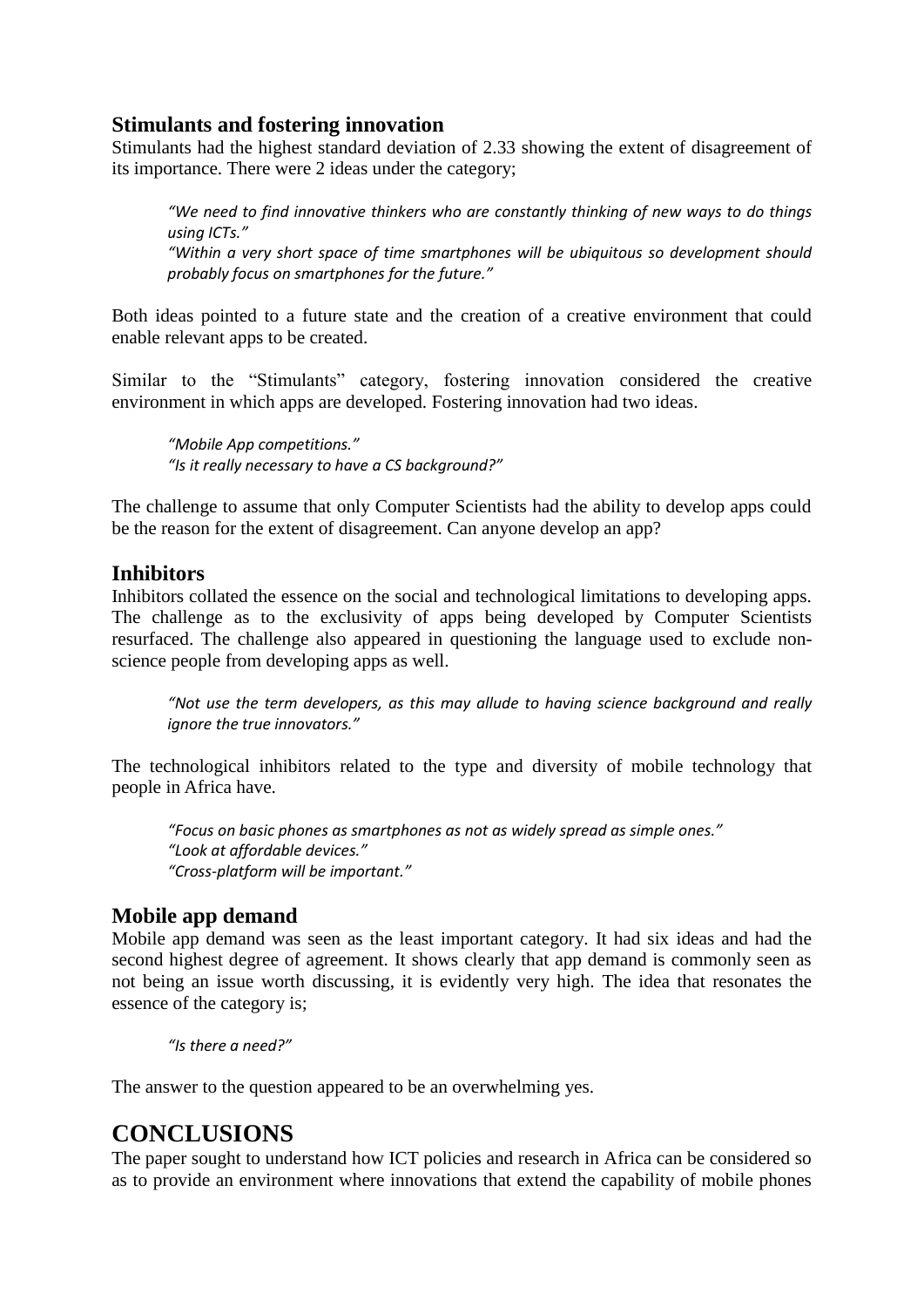could be created in the unique logic of African societies. We elicited the ideas of 14 experts from academia, Africa and Australia, the creative industries, app developers, the UNDP and Cisco. The transdisciplinary approach enabled the group to collaboratively identify areas that are worth investigating further to stimulate app development in Africa. The results revealed the lack of collective efforts in steering app development and how little research is being done on app development in Africa. The lack is despite the evident demand there is in Africa for relevant mobile apps.

The research revealed how policies and national strategies regarding ICT in Africa need to be flexible enough to allow research to be continually undertaken that enables ICT to resonate closer with African logic.

The paper makes a contribution to transdisciplinary research to show the effectiveness with which ICT can mediate experts from different disciplines to create new realities, while at the same time meeting the rigorous methodological requirements. Such new realities are more relevant in today's highly dynamic and complex world.

The paper was limited in not being able to bounce the expert ideas off other experts beyond the group for further feedback. Areas for further research are in actually pursuing the areas for research and policy recommendations that the expert group identified.

#### *References*

Ayyub, B. M. (2010). Elicitation of expert opinions for uncertainty and risks. CRC press.

- Bontje, M., & Musterd, S. (2009). Creative industries, creative class and competitiveness: Expert opinions critically appraised. Geoforum, 40(5), 843–852. doi:http://dx.doi.org/10.1016/j.geoforum.2009.07.001
- Briggs, R. O., Vreede De, G. J., & Nunamaker Jr., J. F. (2003). Collaboration Engineering with ThinkLets to Pursue Sustained Success with Group Support Systems. Journal of Management Information Systems, 19(4), 31–64.
- Butler, M. (2011). Android: Changing the mobile landscape. Pervasive Computing, IEEE,  $10(1)$ , 4-7.
- Cairns, G., Wright, G., Bradfield, R., van der Heijden, K., & Burt, G. (2004). Exploring egovernment futures through the application of scenario planning. Technological Forecasting and Social Change, 71(3), 217–238. doi:http://dx.doi.org/10.1016/S0040- 1625(02)00371-2
- Campbell, P. (2013). Imaginary Success?—The Contentious Ascendance of Creativity. European Planning Studies, 1–15. doi:10.1080/09654313.2012.753993
- Comunian, R. (2012). Complexity and Creative Economies, NESTA, London, 17 June 2011. Creative Industries Journal, 4(2), 195–198.
- Couger, J. D., Higgins, L. F., & McIntyre, S. C. (1993). (Un)Structured Creativity in Information Systems Organizations. MIS Quarterly, 17(4), 375–397. doi:10.2307/249584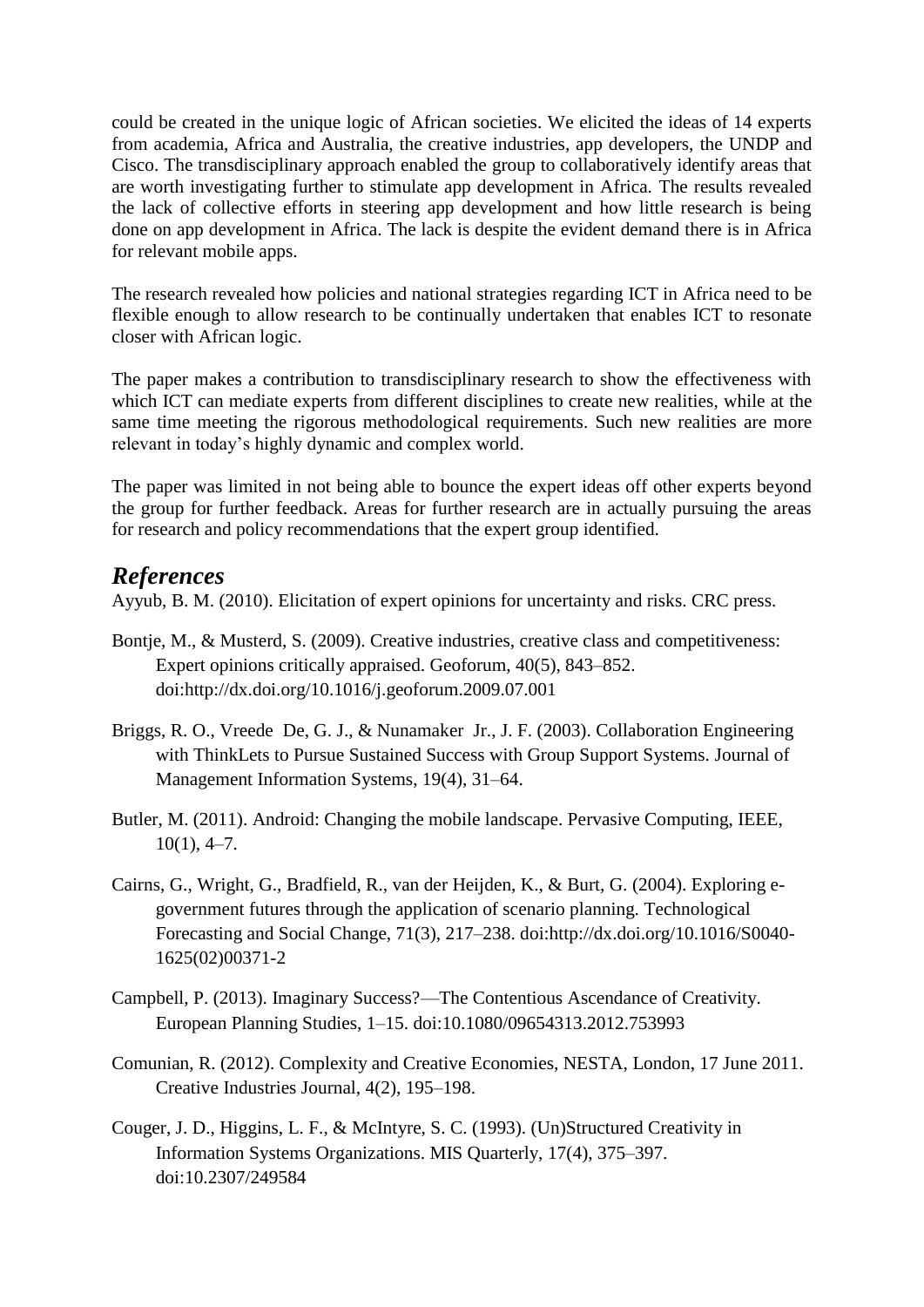- Coy, P. (2000). The creative economy. Business Week, 28(8), 77.
- DCMS. (2001). Foreword: Creative Industries Mapping Document 2001. Retrieved from http://webarchive.nationalarchives.gov.uk/+/http://www.culture.gov.uk/reference\_librar y/publications/4632.aspx
- Denzin, N. K., & Lincoln, Y. S. (2005). The SAGE handbook of qualitative research (3rd ed., p. xix, 1210 p.). Thousand Oaks: Sage. Retrieved from http://www.loc.gov/catdir/toc/ecip053/2004026085.html
- Dubina, I. N., Carayannis, E. G., & Campbell, D. F. J. (2012). Creativity Economy and a Crisis of the Economy? Coevolution of Knowledge, Innovation, and Creativity, and of the Knowledge Economy and Knowledge Society. Journal of the Knowledge Economy, 3(1), 1–24.
- Flew, T. (2011). The creative industries: culture and policy. Sage.
- Florida, R. L. (2012). The Rise of the Creative Class: Revisited. Basic books.
- Gavalas, D., & Economou, D. (2011). Development platforms for mobile applications: Status and trends. Software, IEEE, 28(1), 77–86.
- Glaser, B. G. (1992). Emergence versus Forcing: Basics of Grounded Theory Analysis. Mill Valley, California: Sociology Press .
- Glaser, B. G., & Strauss, A. L. (1999). The discovery of grounded theory : strategies for qualitative research (1st paperb, p. x, 271 p.). Chicago: Aldine.
- Howkins, J. (2001). The creative economy: How people make money from ideas. Penguin UK.
- ITU. (2015). ICT Facts and Figures 2005-2014: Mobile-cellular subscriptions. Time Series by Country. Online: International Telecommunication Union. Retrieved from http://www.itu.int/en/ITU-D/Statistics/Documents/statistics/2014/ITU\_Key\_2005- 2014\_ICT\_data.xls
- Kelle, U. (2005). "Emergence" vs. "Forcing" of Empirical Data? A Crucial Problem of "Grounded Theory" Reconsidered. Forum: Qualitative Social Research, 6(2).
- LeCompte, M. D., & Preissle, J. (1993). Ethnography and Qualitative Design in Educational Research (2nd ed., p. 292). New York: Academic Press.
- Leslie, D., & Rantisi, N. M. (2012). The Rise of a New Knowledge/Creative Economy: Prospects and Challenges for Economic Development, Class Inequality, and Work. The Wiley-Blackwell Companion to Economic Geography, 458–471.
- Linnamaa, R. (2002). Development process of the ICT cluster in the Jyväskylä urban region. Nordic Perspectives on Process-Based Regional Development Policy. Nordregio Report, 3, 29–78.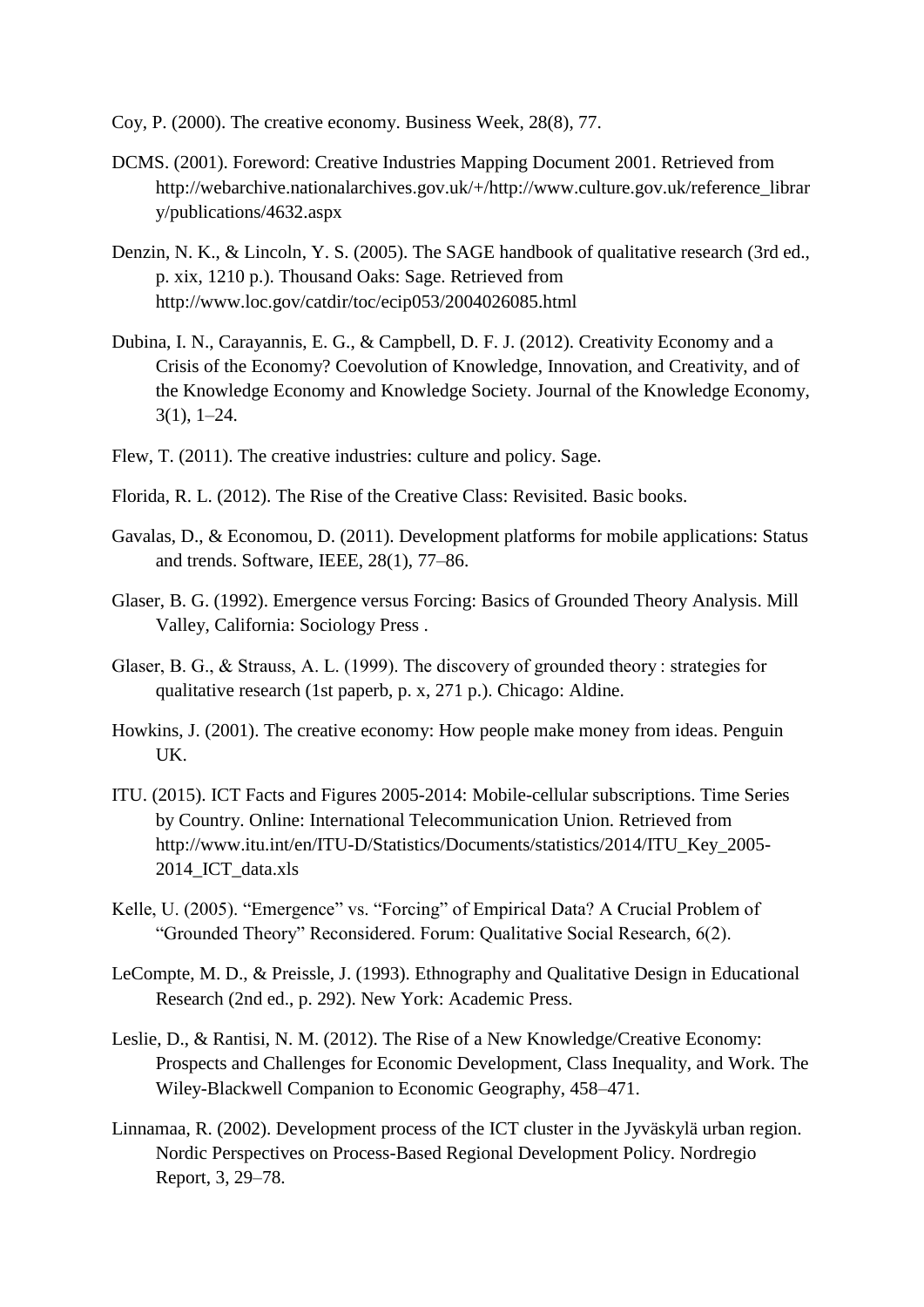- Linstone, H. A., & Turoff, M. (2002). The Delphi Method Techniques and applications. (H. A. Linstone & M. Turoff, Eds.)The delphi method - Techniques and applications (pp. 1–616). UNIDO. doi:10.2307/1268751
- Max-Neef, M. A. (2005). Foundations of transdisciplinarity. Ecological Economics, 53(1), 5– 16.
- Morawczynski, O. (2011). Examining the adoption, usage and outcomes of mobile money services: the case of M-PESA in Kenya.
- NeSPA. (2010). National e-Skills Plan of Action: e-Skilling the Nation for Equitable Prosperity and Global Competitiveness. (D. of Communications, Ed.). The e-Skills Institute. Retrieved from www.doc.gov.za
- QUT. (2012). Creative Industries at QUT. In Q. U. of Technology (Ed.), Creative Industries: Undergraduate courses 2013. Brisbane, Australia: Queensland University of Technology.
- Rhodes, M. (1961). An analysis of creativity. Phi Delta Kappan, 305–310.
- Roberts, E., & Townsend, L. (2015). The Contribution of the Creative Economy to the Resilience of Rural Communities: Exploring Cultural and Digital Capital. Sociologia Ruralis, n/a–n/a. doi:10.1111/soru.12075
- Seidel, S., Müller-Wienbergen, F., & Becker, J. (2010). The concept of creativity in the information systems discipline: Past, present, and prospects. Communications of the Association for Information Systems, 27(1), 217–242.
- Strauss, A., & Corbin, J. A. (1990). Basics of Qualitative Research: Grounded Theory Procedures and Techniques. Newbury Park, California: Sage.
- Strauss, A. L. (1987). Qualitative analysis for social scientists (p. 319 p.). Cambridge: Cambridge University Press.
- Teece, D. J. (2007). Explicating dynamic capabilities: the nature and microfoundations of (sustainable) enterprise performance. Strategic Management Journal, 28(13), 1319– 1350.
- Thompson-Klein, J. (2004). Prospects for transdisciplinarity. Futures, 36(4), 515–526. doi:http://dx.doi.org/10.1016/j.futures.2003.10.007
- Twinomurinzi, H., & Dajee, R. (2014). Gender and Mobile App Development as a Career Of Choice: An Exploratory Study in South Africa. In D. Te'eni & C. Avgerou (Eds.), 22nd European Conference on Information Systems. Tel Aviv, Israel.
- Twinomurinzi, H., Phahlamohlaka, J., & Byrne, E. (2012). The small group subtlety of using ICT for participatory governance: A South African experience. Government Information Quarterly, 29(2), 203–211.